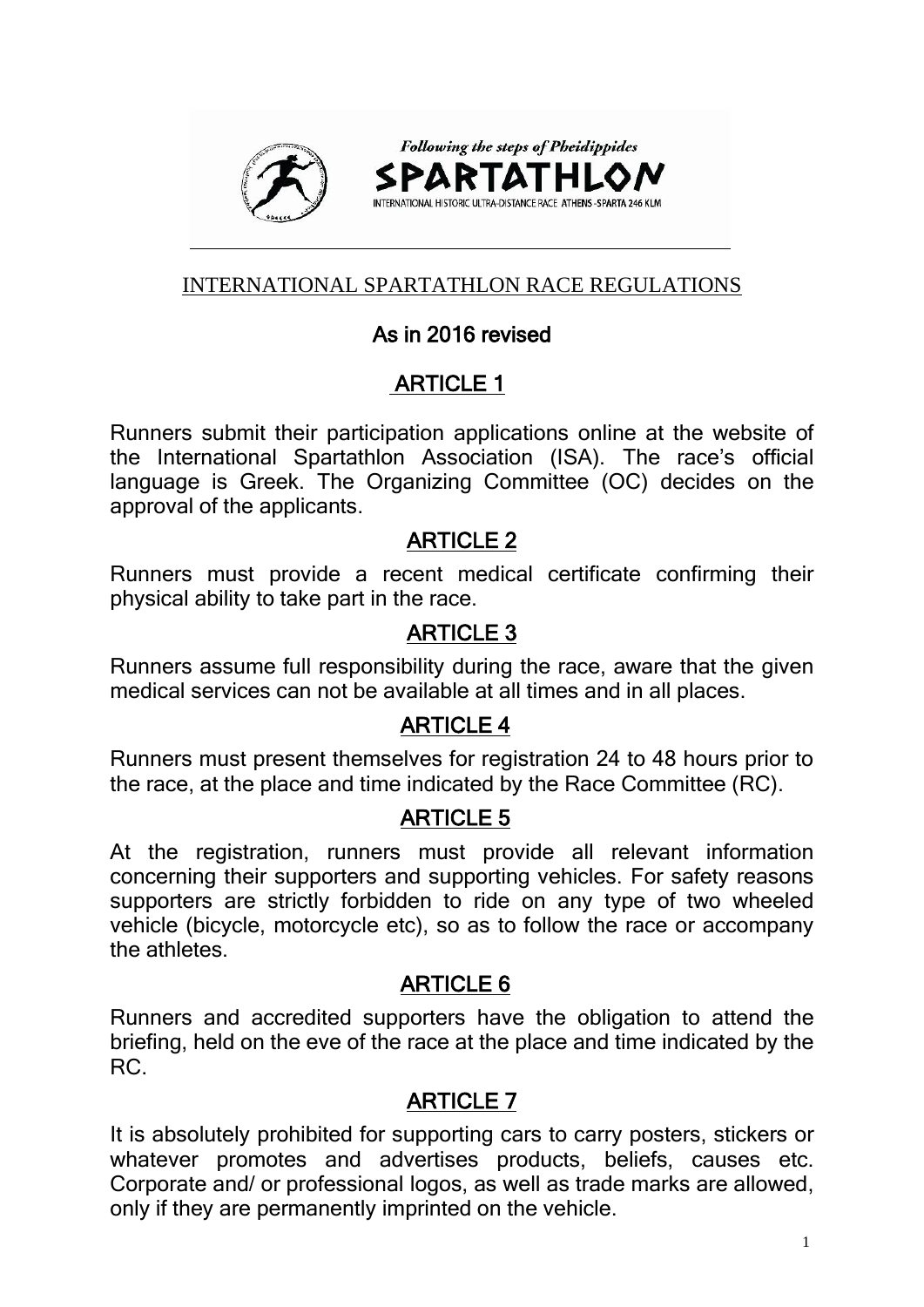Drivers, supporters, media members (journalists, television crews etc), medical teams, diplomatic delegations, and all persons, teams and vehicles in any way connected to the race, must register during the registration day prior to the race and collect their individual accreditation card and insignia. Supporting vehicles are by no means allowed to simultaneously serve as press, medical, television etc cars. Any violation will lead to the automatic expulsion of the violators, persons and vehicles, from the race.

### ARTICLE 9

Runners, supporters, media members and all persons interested are requested to contact the ISA Secretariat about all matters pertaining to the race. The ISA bears no responsibility whatsoever in case of lack of information or misinformation, that may lead to the disqualification or ban from the race of any said party.

### ARTICLE 10

Runners must present themselves at the starting point of the race i.e. the Acropolis, at least 30' prior to the start. Late arrival will result in the runner's disqualification.

## ARTICLE 11

Runners are removed from the race:

A/ due to violation of any article of the race rules.

B/ due to arrival after the cut-off time at any given Check Point (C/P)

C/ if ordered by the accredited medical team.

## ARTICLE 12

Runners and supporters are expected to be familiar with the race's rules. Accredited supporting vehicles must bear the accreditation signs, which mention the name and registration number of the supported athlete.

## ARTICLE 13

Runners are urged to address a bearing the ISA insignia official and get advice on any matter pertaining to the race.

## ARTICLE 14

Runners can, on their own responsibility, make use of their personal items during the race. All items must be deposited in boxes, bearing the CP number, on the eve of the race and between the hours 10 am to 4 pm, The ISA will exclusively deliver each box to its corresponding C/P.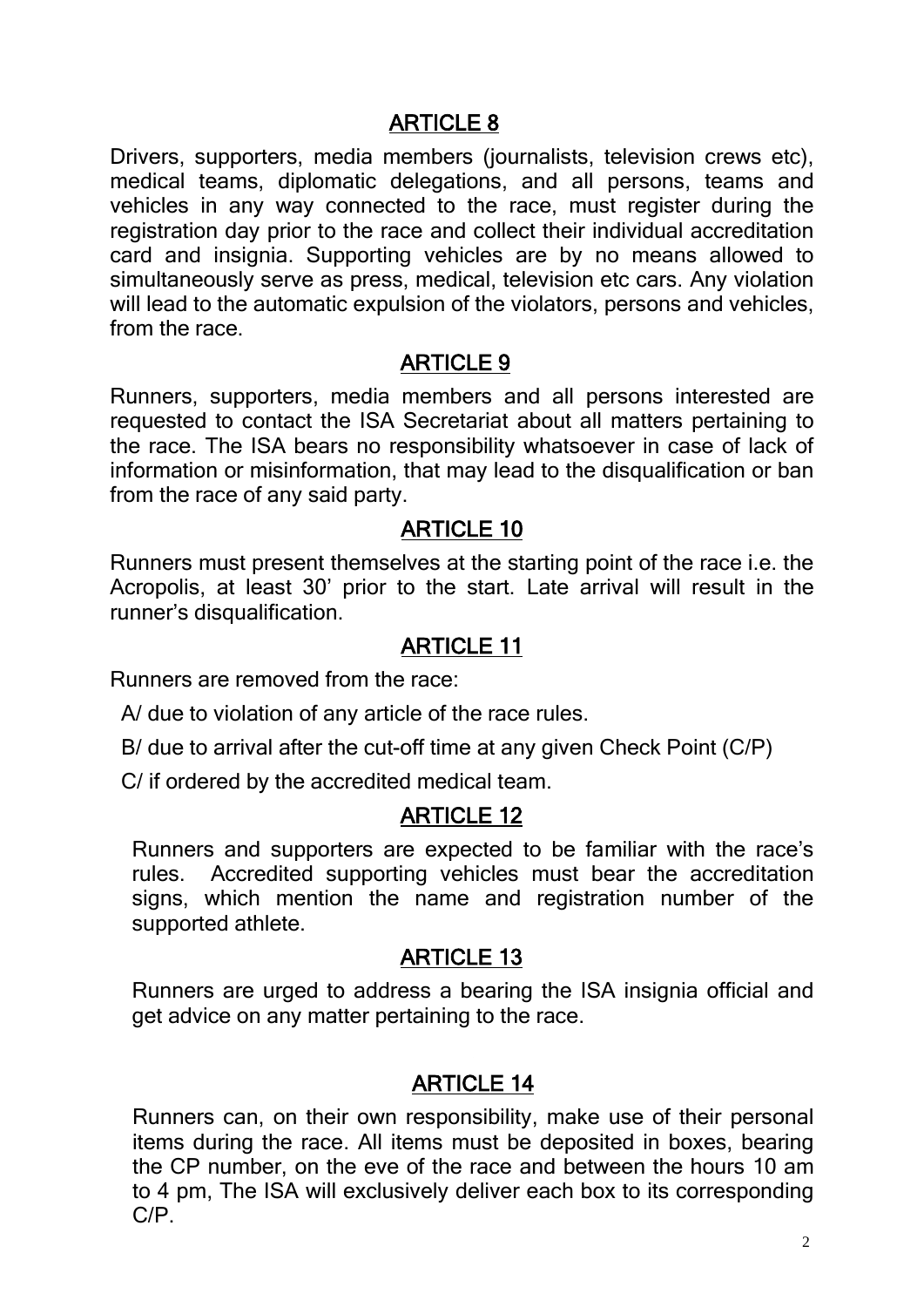Runners are only allowed to display their national flag on their running outfit. All types of promotion of products, beliefs and slogans are strictly forbidden, except those indicated by the RC.

## ARTICLE 16

Runners must wear visibly the bib numbers on their chest and back and have at all times their race accreditation card.

### ARTICLE 17

For safety reasons, athletes run against the oncoming traffic. If necessary, the RC may reverse the direction of the race at certain places.

## ARTICLE 18

Runners may receive solely physical help from their supporters and at the following C/Ps only:

|    | C/P No. Km from START | <b>LOCATION</b>                   |  |
|----|-----------------------|-----------------------------------|--|
| 11 | 42,2                  | <b>MEGARA</b>                     |  |
| 22 | 80,0                  | <b>HELLAS CAN</b>                 |  |
| 26 | 93,0                  | <b>ANCIENT CORINTH</b>            |  |
| 29 | 102,1                 | <b>ZEVGOLATIO</b>                 |  |
| 32 | 112,9                 | <b>HALKION "EKO" GAS STATION</b>  |  |
| 35 | 123,3                 | <b>ANCIENT NEMEA</b>              |  |
| 40 | 139,8                 | <b>MALANDRENI</b>                 |  |
| 43 | 148,3                 | <b>LYRKIA</b>                     |  |
| 47 | 159,5                 | <b>MOUNTAIN BASE</b>              |  |
| 52 | 171,5                 | <b>NESTANI</b>                    |  |
| 57 | 186,1                 | <b>ZEVGOLATIO ARCADIA</b>         |  |
| 60 | 195,3                 | <b>TEGEA - ALLEA</b>              |  |
| 65 | 212,3                 | <b>ARDAMIS (RESTAURANT)</b>       |  |
| 68 | 223,4                 | <b>118 HEROES MONUMENT</b>        |  |
| 72 | 236,6                 | <b>VOUTIANI"SHELL"GAS STATION</b> |  |
| 75 | 246,8                 | <b>FINISH AT SPARTA</b>           |  |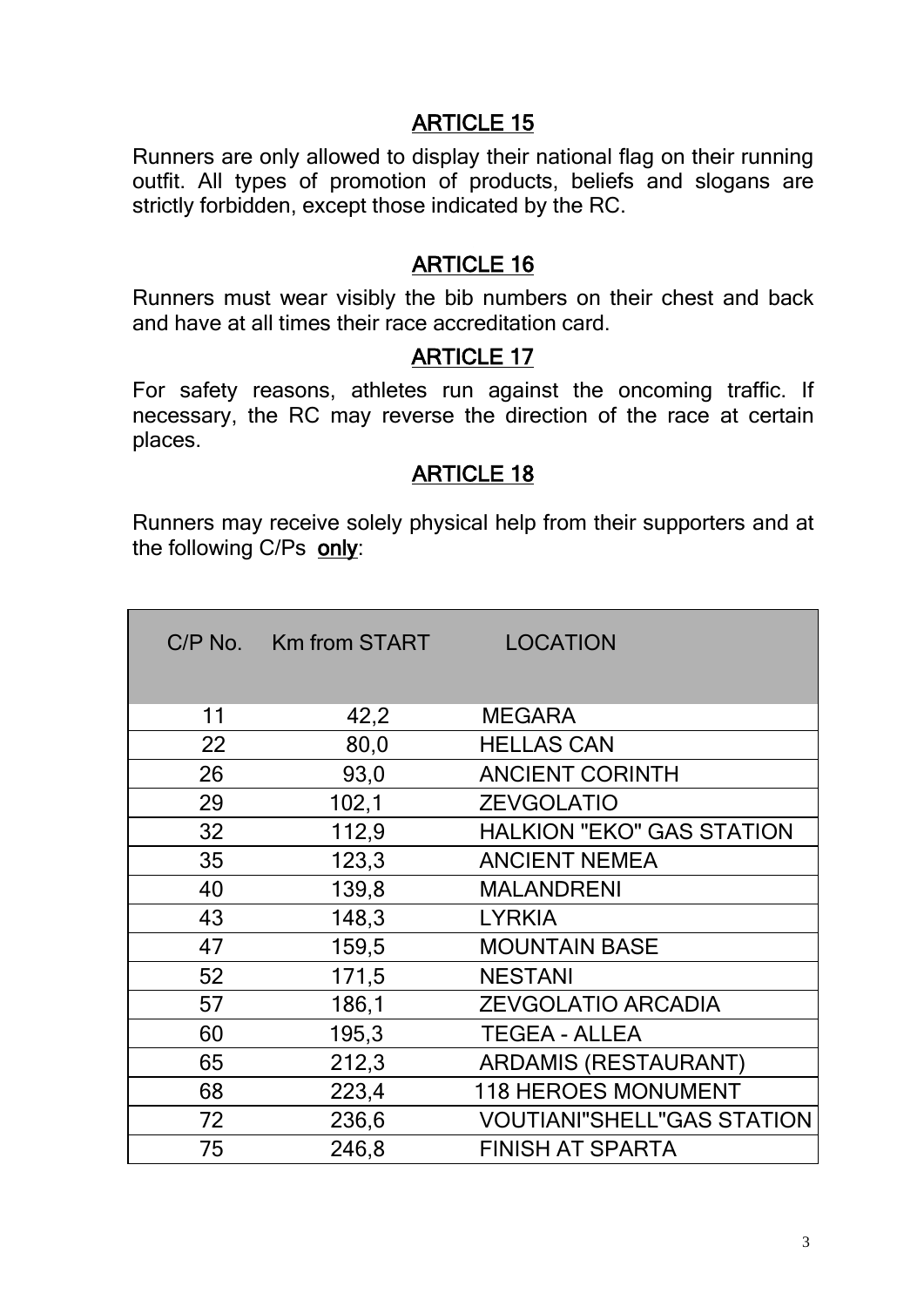Runners, who abandon the race, must hand over their bib numbers and transponder to an ISA official and sign the appropriate withdrawal document at the nearest C/P.

### ARTICLE 20

Runners in need may at any place on the route receive physical help but only from ISA officials and the accredited medical team. Any pharmaceutical treatment will result in the runner's elimination from the race.

### ARTICLE 21

The below listed Main C/Ps are the Central Check and Supply Stations, as well as Medical Care and Physiotherapy Base, Race Officials Sites, Race Sections Terminals and Transponder Timing Centres.

| $C/P$ No |       | Km from START LOCATION   | <b>TIME LIMIT</b> |
|----------|-------|--------------------------|-------------------|
| 4        | 19,5  | <b>ASPROPYRGOS RIGHT</b> | $07.45 - 09.10$   |
| 11       | 42,2  | <b>MEGARA</b>            | 09.40 - 11.45     |
| 22       | 80,0  | <b>HELLAS CAN</b>        | $11.45 - 16.30$   |
| 28       | 100,1 | <b>ASSOS</b>             | $13.50 - 19.25$   |
| 35       | 123,3 | <b>ANCIENT NEMEA</b>     | 15.30 - 23.00     |
| 47       | 159,5 | <b>MOUNTAIN BASE</b>     | $19.40 - 05.10$   |
| 52       | 171,5 | <b>NESTANI</b>           | $20.50 - 07.30$   |
| 60       | 195,3 | <b>ALEA - TEGEA</b>      | $23.40 - 11.10$   |
| 69       | 226,7 | <b>MODERN HOUSE</b>      | $03.30 - 16.00$   |
| 75       | 246,8 | <b>SPARTA</b>            | $05.35 - 19.00$   |

## ARTICLE 22

Runners may report any violation committed by another runner or supporter. The allegation must be in writing and handed to an ISA official at the nearest C/P.

## ARTICLE 23

During the whole race, it is strictly forbidden

A/ for runners to use a supporter's car or run next to runners, who are not competing in the race.

B/ for supporting vehicles to stop or park anywhere on the route in between C/Ps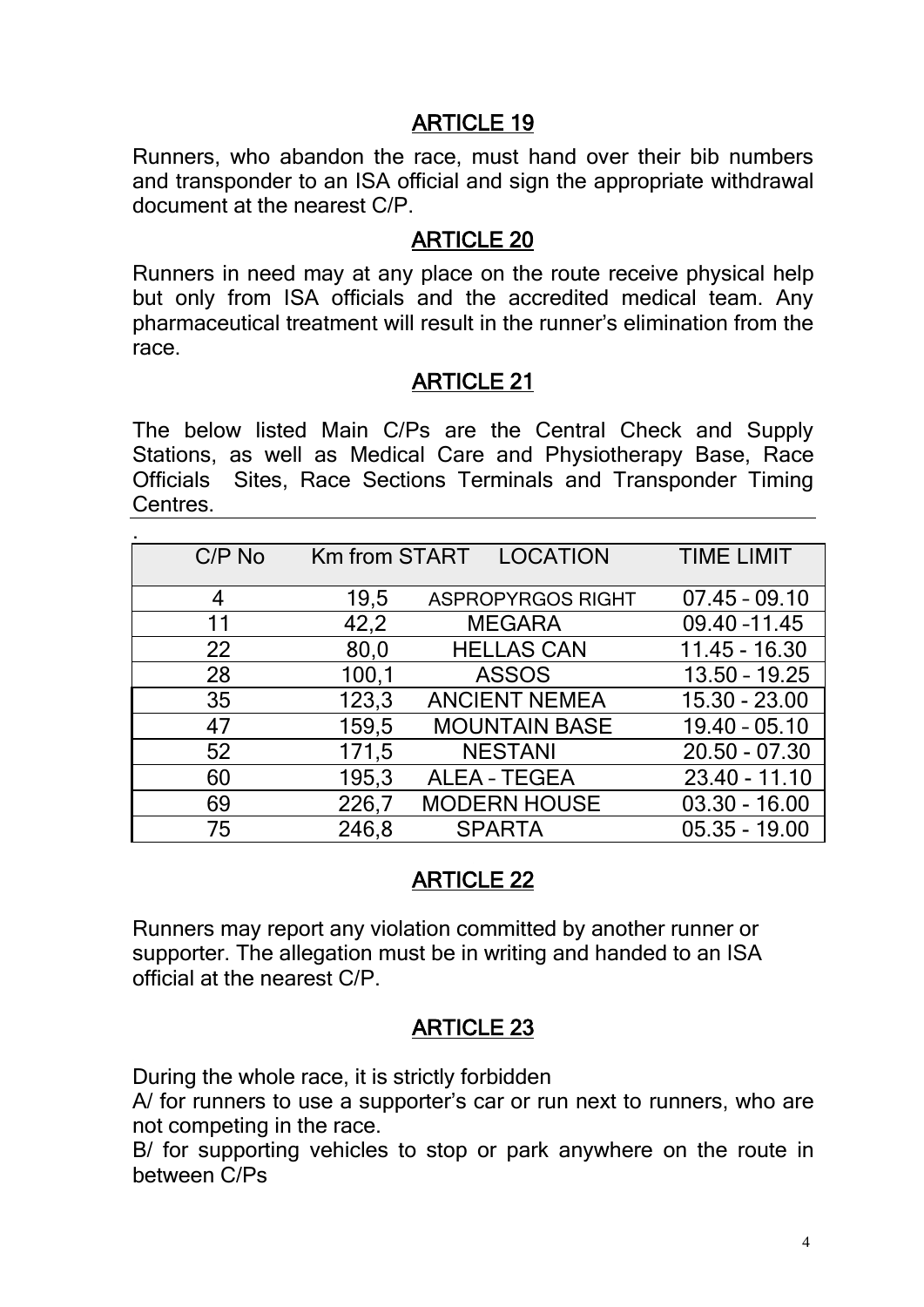C/ for supporting cars to move right behind or right in front, or parallel to runners

 Any violation of this article will result to the immediate elimination of the runner.

## ARTICLE 24

Runners found using any illegal substances (doping), are automatically disqualified.

## ARTICLE 25

Runners follow a specific course. If however they involuntary leave the track, they must return to the last C/P where they checked in prior to the deviation, so as to continue the race. Only ISA officials are allowed to transport a lost athlete to a C/P.

## ARTICLE 26

The race is held in the spirit of "Fair Competition". In order to preserve the high standard and essence of the race, runners are expected at all times to show impeccable behaviour, true sportsmanship, and observe the Olympic Spirit.

## ARTICLE 27

For safety reasons supporters are expected to drive their vehicles during the whole race with extreme caution and at slow speed, and even more so when on unpaved roads. The parked by a C/P supporting vehicle must wait at least 10' after the supported runner has left, so as to continue following the race.

## ARTICLE 28

Supporting cars are obliged to stop and park at the appointed areas as directed by the ISA officials.

## ARTICLE 29

Runners are not allowed to enter the supporting vehicle to receive help. Only at the 16 specific C/Ps supporters can:

A/ provide water, refreshments, isotonic, food.

B/ help runners change apparel

C/ give massage and treat small wounds.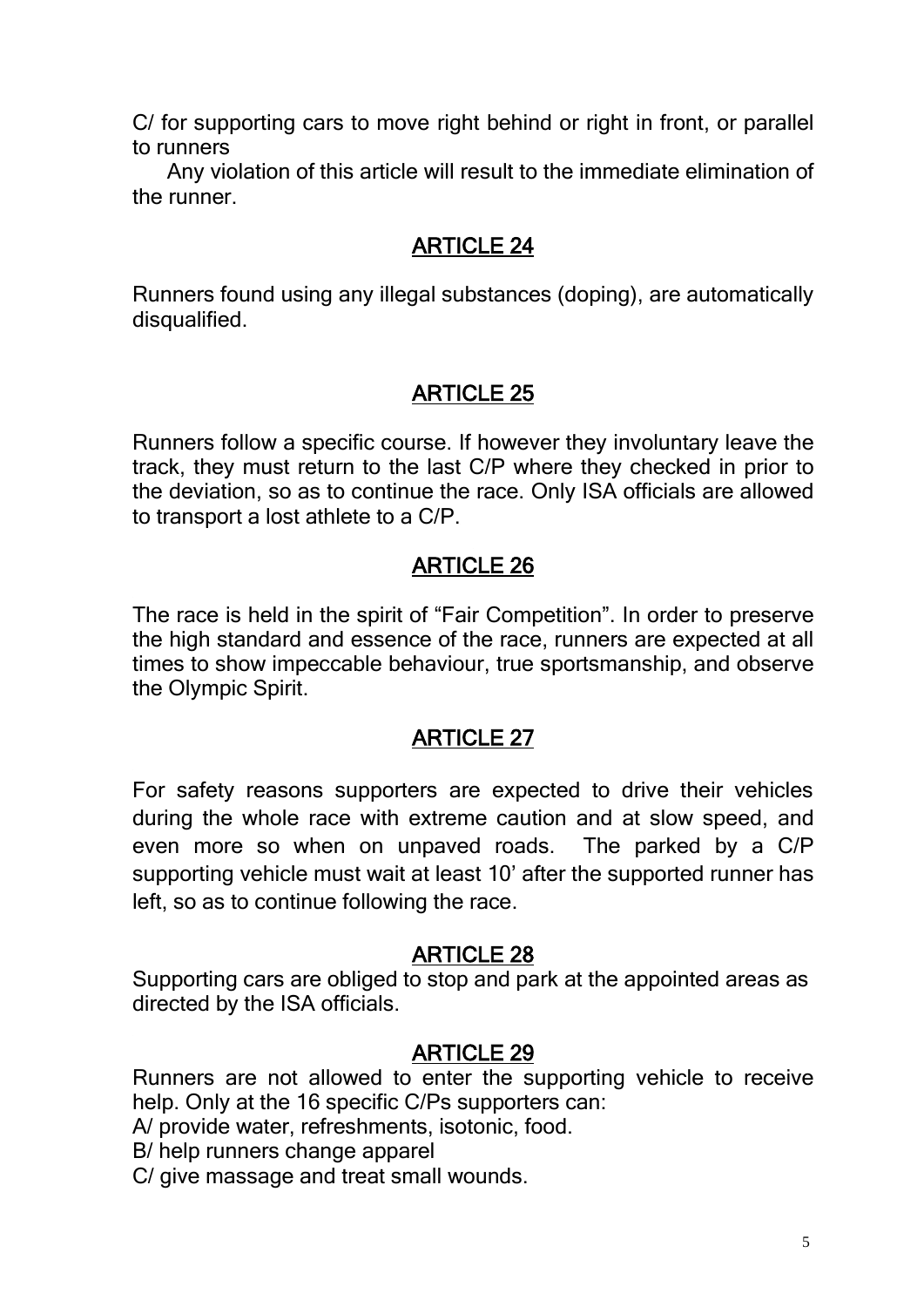D/ administer any sort of medication prescribed by the accredited medical team.

# ARTICLE 30

Mass Media vehicles (for television crews, photo-reporters, cameramen, journalists etc) must follow the race from a reasonable distance from the competitors, so as not to hinder them or appear to assist them. Any infringement results in the immediate removal of the car from the race and the revoking of the passengers accreditations.

# ARTICLE 31

Runners are immediately eliminated:

A/ for receiving any sort of unauthorized help

B/ for inappropriate behaviour on the part as much of runners, as of their supporting crew

C/ for not complying with an ISA official's recommendations.

## ARTICLE 32

During the race runners are strictly forbidden to use

A/ Bluetooth, mp3, iPod, or headphones attached to any kind of music reproduction device. For safety reasons a mobile phone is allowed.

B/ Batons

## ARTICLE 33

A/ Runners must leave a C/P before the cut-off time, so as not be disqualified.

B/ A supporter violating any article is warned by a yellow flag by the Sector's Marshall or the Section's Inspector and the violation will be marked on the vehicle's accreditation. A 3<sup>rd</sup> warning results into the supported runner's elimination.

## ARTICLE 34

Under certain circumstances (road works, danger for the runners, adverse weather conditions etc) any C/P can be relocated without previous notice.

## ARTICLE 35

ISA bears no responsibility and/or obligation whatsoever towards runners, who continue the race, even though eliminated due to cut-off time. These athletes run on their own full responsibility.